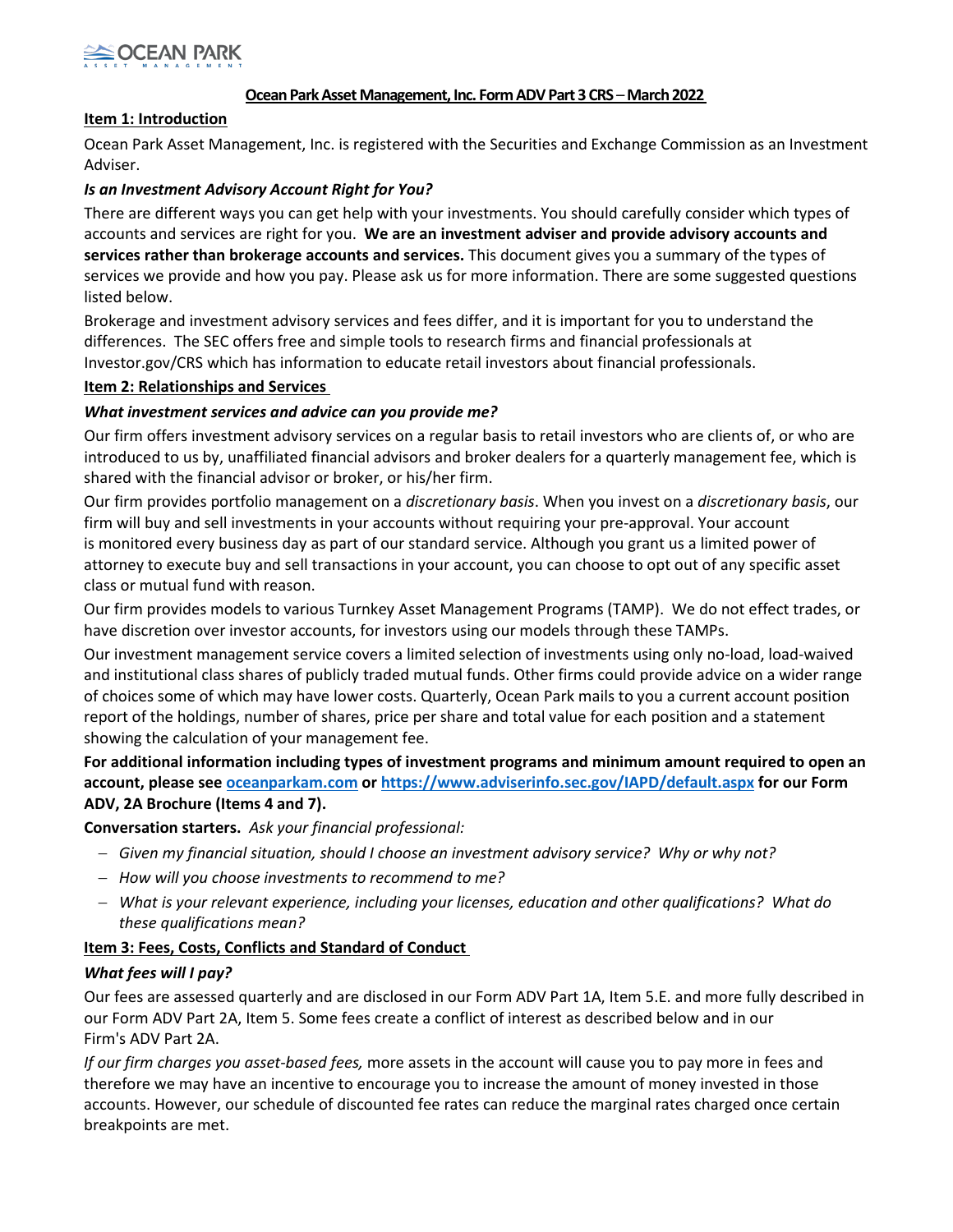# **OCEAN PARK**

*If our firm charges you performance-based fees*, our firm is compensated for unrealized appreciation and therefore there is an incentive to make riskier or more speculative investments.

*Your account may hold shares of one or more of our proprietary Sierra mutual funds.* If so, you will receive a fee offset credit for the fund's management fee, for that fraction of your Ocean Park account, so that you are not paying our investment management fee twice.

On occasion, you may incur a short-term redemption fee debited directly from your account.

**Additional Information: You will pay fees and costs whether you make or lose money on your investments. Fees will reduce any amount of money you make on your investments over time. Please make sure you understand what fees you are paying. For more detailed information about our fees and costs please review our Form ADV, Part 2A brochure (specifically Item 5) which can be found at [oceanparkam.com](http://www.oceanparkam.com/) or [https://www.adviserinfo.sec.gov/IAPD/default.aspx.](https://www.adviserinfo.sec.gov/IAPD/default.aspx)**

**Conversation starters.***Ask your financial professional:*

− *Help me understand how these fees and costs might affect my investments.  If I give you \$10,000 to invest, how much will go to fees and costs, and how much will be invested for me?*

# *What are your legal obligations to me when acting as my investment adviser? How else does your firm make money and what conflicts of interest do you have?*

**When we act as your investment adviser**, we have to act in your best interest and not put our interest ahead of yours. At the same time, the way we make money creates some conflicts with your interests. You should understand and ask us about these conflicts because they can affect the investment advice we provide you. One example of this potential conflict is that Ocean Park includes proprietary mutual funds within some of our programs and has a financial interest in these products. However, the Sierra mutual funds' fee offset credit is applied to your quarterly investment management fee to offset that expense and help mitigate that conflict of interest.

# **Conversation starters.***Ask your financial professional:*

− *How might your conflicts of interest affect me, and how will you address them?*

**Additional information: For more detailed information about our fees and costs please review our Form ADV, Part 2A brochure (specifically Item 5) which can be found at [oceanparkam.com](http://www.oceanparkam.com/) or** 

# **[https://www.adviserinfo.sec.gov/IAPD/default.aspx.](https://www.adviserinfo.sec.gov/IAPD/default.aspx)**

# *How do your financial professionals make money?*

Our financial professionals earn a salary and receive an annual bonus based on their job performance and the discretion of the owners. Our sales professionals earn a salary and incentive compensation based on the gross sales of Ocean Park and Wright Fund Management, LLC products to unaffiliated investment advisers and broker dealers.

# **Item 4: Disciplinary History**

# *Do you or your financial professionals have legal or disciplinary history?*

Neither our firm nor any of our financial professionals have any disciplinary history. Visit [investor.gov/CRS](http://investor.gov/CRS) for a free and simple search tool to research our firm and our financial professionals.

**Conversation Starters.***Ask your financial professional:*

− *As a financial professional, do you have any disciplinary history?  For what type of conduct?*

# **Item 5: Additional Information**

# **You can find additional information and request a copy of this Client Relationship Summary at [oceanparkam.com,](http://www.oceanparkam.com/) by emailing [info@oceanparkam.com,](mailto:info@oceanparkam.com) or calling 310/452-1887 or 800/729-1467. Conversation starters.***Ask your financial professional:*

− *Who is my primary contact person?   Is he or she a representative of an investment adviser or a brokerdealer?  Who can I talk to if I have concerns about how this person is treating me?*